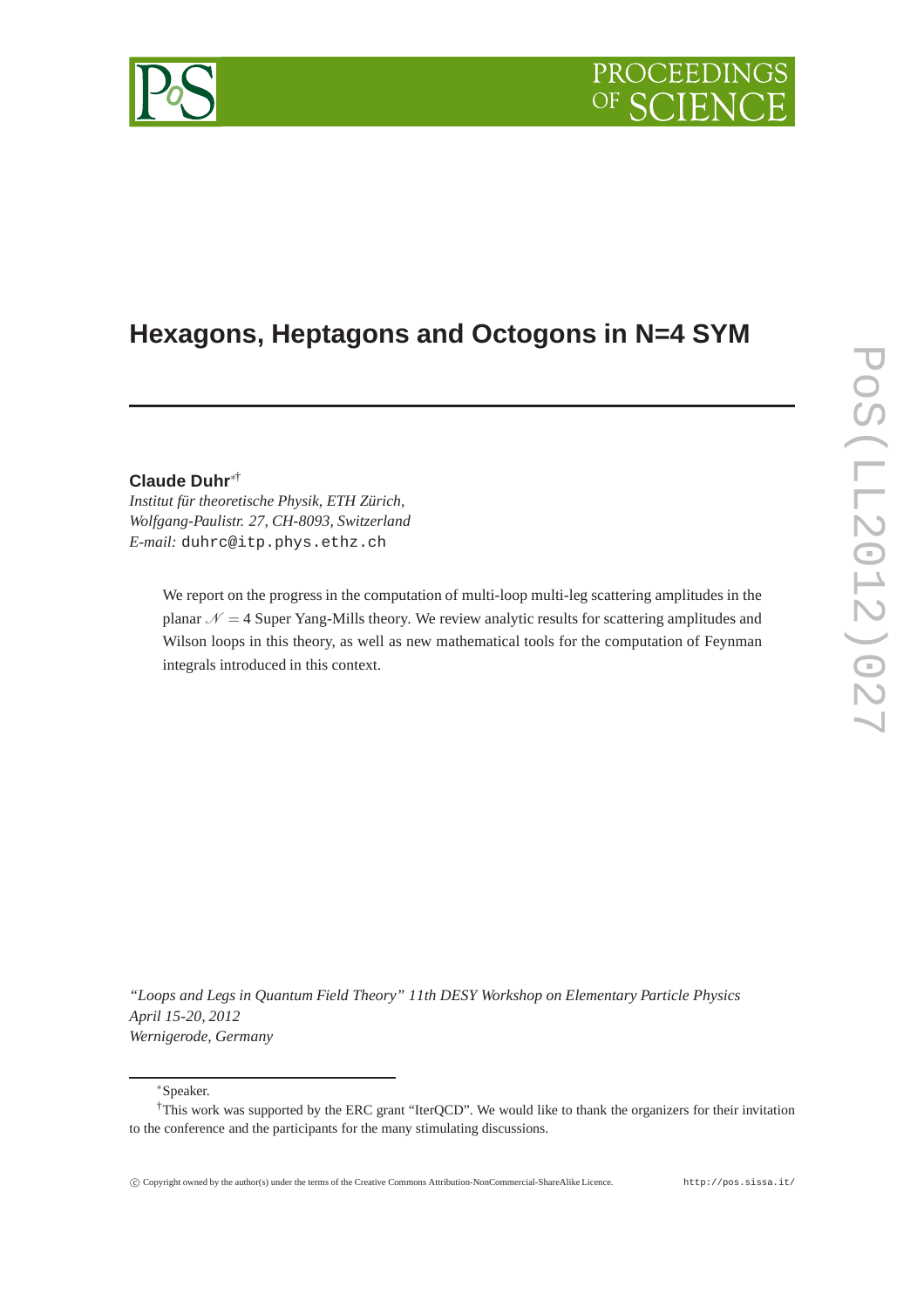#### **1. Introduction**

In recent years there has been tremendous progress in the analytic computation of multi-loop multi-leg color-ordered scattering amplitudes in the planar  $\mathcal{N} = 4$  Super Yang-Mills (SYM) theory. At the core of this progress lies a duality which relates scattering amplitudes to the vacuum expectation value of certain Wilson loops computed along a lightlike polygonal contour constructed out of the momenta entering the amplitude. While this duality was originally discovered at strong coupling [1], it was soon realized that a similar duality relates Wilson loops and maximally-helicityviolating (MHV) amplitudes at weak coupling [2, 3, 4, 5, 6, 7, 8]. Recently, a supersymmetric generalization of Wilson loops was proposed which allows to extend the duality beyond the MHV helicity configurations [9, 10].

The Wilson loops possess a conformal symmetry, which manifests itself at the level of the scattering amplitudes as a *dual* conformal symmetry that is independent from the usual conformal symmetry of  $\mathcal{N} = 4$  SYM. It was shown that by combining the generators of the ordinary and dual conformal symmetries, one obtains the algebra of an infinite-dimensional Yangian symmetry [11]. Yangian symmetries are known to arise in the context of integrable systems, thus increasing the hope that scattering amplitudes and Wilson loops in planar  $\mathcal{N} = 4$  SYM can be solved exactly for any value of the coupling, reconciling in this way the strong and weak coupling computations.

The Yangian symmetry is however broken by infrared divergences, and the (bosonic) Wilson loops satisfy an anomalous conformal Ward identity [5]. The Ward identity allows one to express the Wilson loop, and thus the dual MHV amplitude, at any loop order as an iteration of the oneloop Wilson loop, augmented by a finite function of conformal cross ratios, the so-called *remainder function*. While the remainder function is known to vanish for four and five-point amplitudes, it is in general non-zero and its functional form cannot be obtained from the conformal Ward identities alone.

The aim of this contribution is to review the recent analytic results for scattering amplitudes and Wilson loops at weak coupling in planar  $\mathcal{N} = 4$  SYM. One of the cornerstones used in the derivation of these results are a collection of new mathematical tools to deal in an efficient way with the algebraic and combinatorial properties of multiple polylogarithms. The outline of this contribution is as follows: In Section 2 we review mathematical tools that were used to obtain new results for scattering amplitudes and Wilson loops in planar  $\mathcal{N} = 4$  SYM. In Section 3 we summarize the available results for scattering amplitudes in general kinematics, before turning to recent results in restricted kinematics for high numbers of loops and / or external legs in Sections 4 and 5.

#### **2. Multiple polylogarithms and symbols**

It is well known that large classes of Feynman integrals can be expressed in terms of multiple polylogarithms and generalizations thereof. In this section we give a brief account on multiple polylogarithms and discuss some of their mathematical properties. In particular, we review the *symbol map*, a linear map that associates to every multiple polylogarithm a certain tensor which captures the essential combinatorics underlying the functional equations among polylogarithmic functions.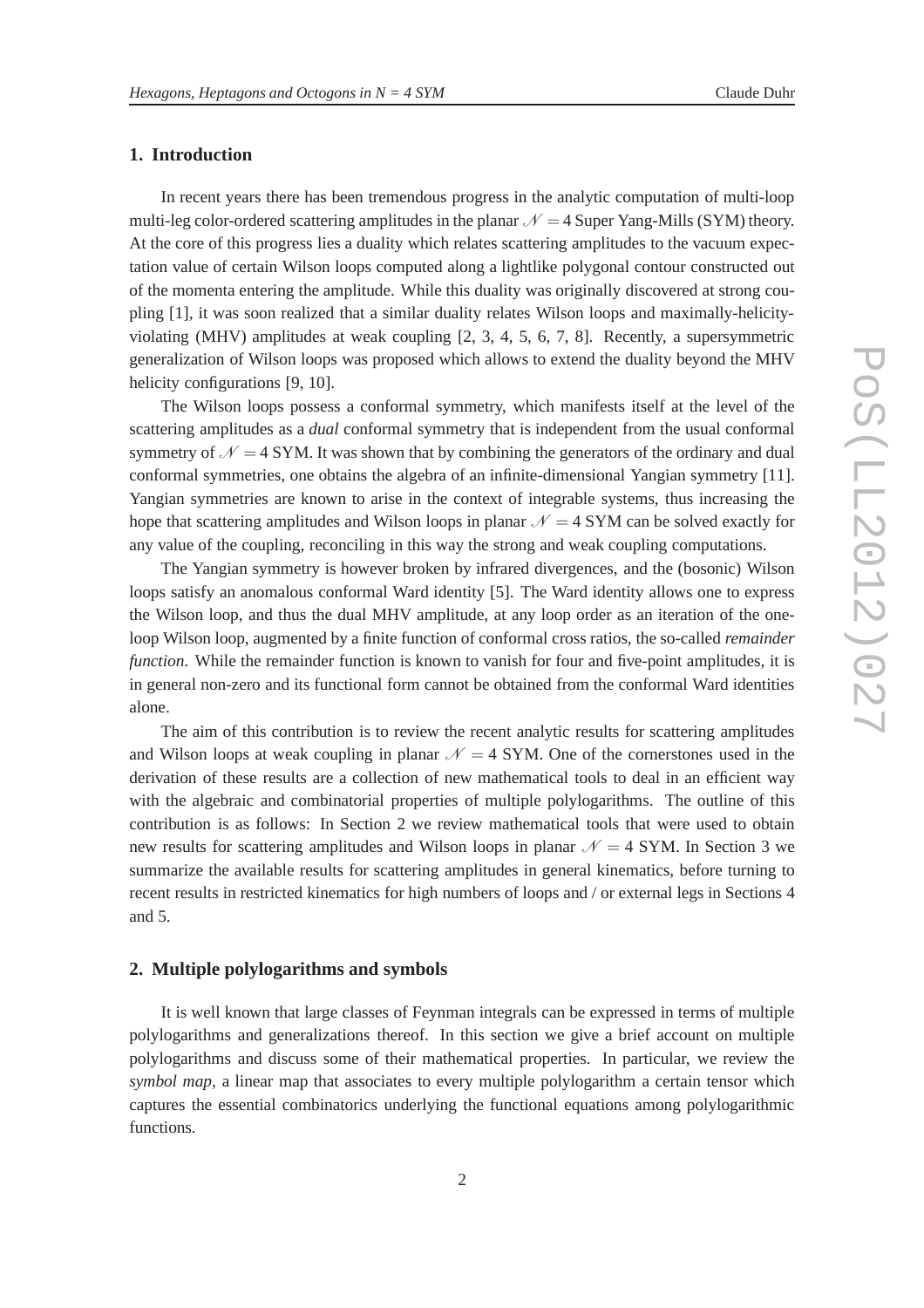Multiple polylogarithms are a generalization of the ordinary logarithm ln*z* and the *classical* polylogarithms  $Li_n(z)$ . They are defined through the iterated integral [12, 13]

$$
G(a_1,...,a_n;z) = \int_0^z \frac{dt}{t-a_1} G(a_2,...,a_n;t), \qquad (2.1)
$$

with  $G(z) = 1$  and where  $a_i, z \in \mathbb{C}$ . In the special case where all the  $a_i$ 's are zero, we define, using the obvious vector notation  $\vec{a}_n = (a, \dots, a)$ ),

 $\sum_{n}$ 

 $G(\vec{0}_n; z) = \frac{1}{n!} \ln^n$  $(2.2)$ 

The number *n* of elements *a<sup>i</sup>* , counted with multiplicities, is called the *weight* of the multiple polylogarithm.

Iterated integrals form a *shuffle algebra*, i.e., it is possible to express the product of two multiple polylogarithms of weight *n*<sup>1</sup> and *n*<sup>2</sup> as a linear combination with integer coefficients of multiple polylogarithms of weight  $n_1 + n_2$ ,

$$
G(a_1,\ldots,a_{n_1};z)G(a_{n_1+1},\ldots,a_{n_1+n_2};z)=\sum_{\sigma\in\Sigma(n_1,n_2)}G(a_{\sigma(1)},\ldots,a_{\sigma(n_1+n_2)};z),\qquad(2.3)
$$

where  $\Sigma(n_1, n_2)$  denotes the set of all shuffles of  $n_1 + n_2$  elements, *i.e.*, the subset of the symmetric group  $S_{n_1+n_2}$  defined by

$$
\Sigma(n_1,n_2) = \{ \sigma \in S_{n_1+n_2} | \sigma^{-1}(1) < \ldots < \sigma^{-1}(n_1) \text{ and } \sigma^{-1}(n_1+1) < \ldots < \sigma^{-1}(n_1+n_2) \}. \tag{2.4}
$$

A way to deal with the various functional equations satisfied by multiple polylogarithms is given by the *symbol map*, a linear map which associates to every multiple polylogarithm an element in the tensor algebra over the group of rational functions. Various (equivalent) definitions have been given in the literature for the symbol of a multiple polylogarithm [14, 15, 16, 17, 18, 19]. One possible way to define the symbol of a multiple polylogarithm is to consider its total differential [13],

$$
dG(a_{n-1},...,a_1;a_n) = \sum_{i=1}^{n-1} G(a_{n-1},...,a_i,...,a_1;a_n) d\ln\left(\frac{a_i - a_{i+1}}{a_i - a_{i-1}}\right),
$$
 (2.5)

and to define the symbol recursively by [17]

$$
\mathscr{S}(G(a_{n-1},...,a_1;a_n)) = \sum_{i=1}^{n-1} \mathscr{S}(G(a_{n-1},...,a_i,...,a_1;a_n)) \otimes \left(\frac{a_i - a_{i+1}}{a_i - a_{i-1}}\right). \tag{2.6}
$$

As an example, the symbols of the classical polylogarithms and the ordinary logarithms are given by

$$
\mathscr{S}(\text{Li}_n(z)) = -(1-z) \otimes \underbrace{z \otimes \ldots \otimes z}_{(n-1) \text{ times}} \text{ and } \mathscr{S}\left(\frac{1}{n!} \ln^n z\right) = \underbrace{z \otimes \ldots \otimes z}_{n \text{ times}}.
$$
 (2.7)

In addition the symbol satisfies the following identities,

$$
\dots \otimes (a \cdot b) \otimes \dots = \dots \otimes a \otimes \dots + \dots \otimes b \otimes \dots,
$$
  

$$
\dots \otimes (\pm 1) \otimes \dots = 0.
$$
 (2.8)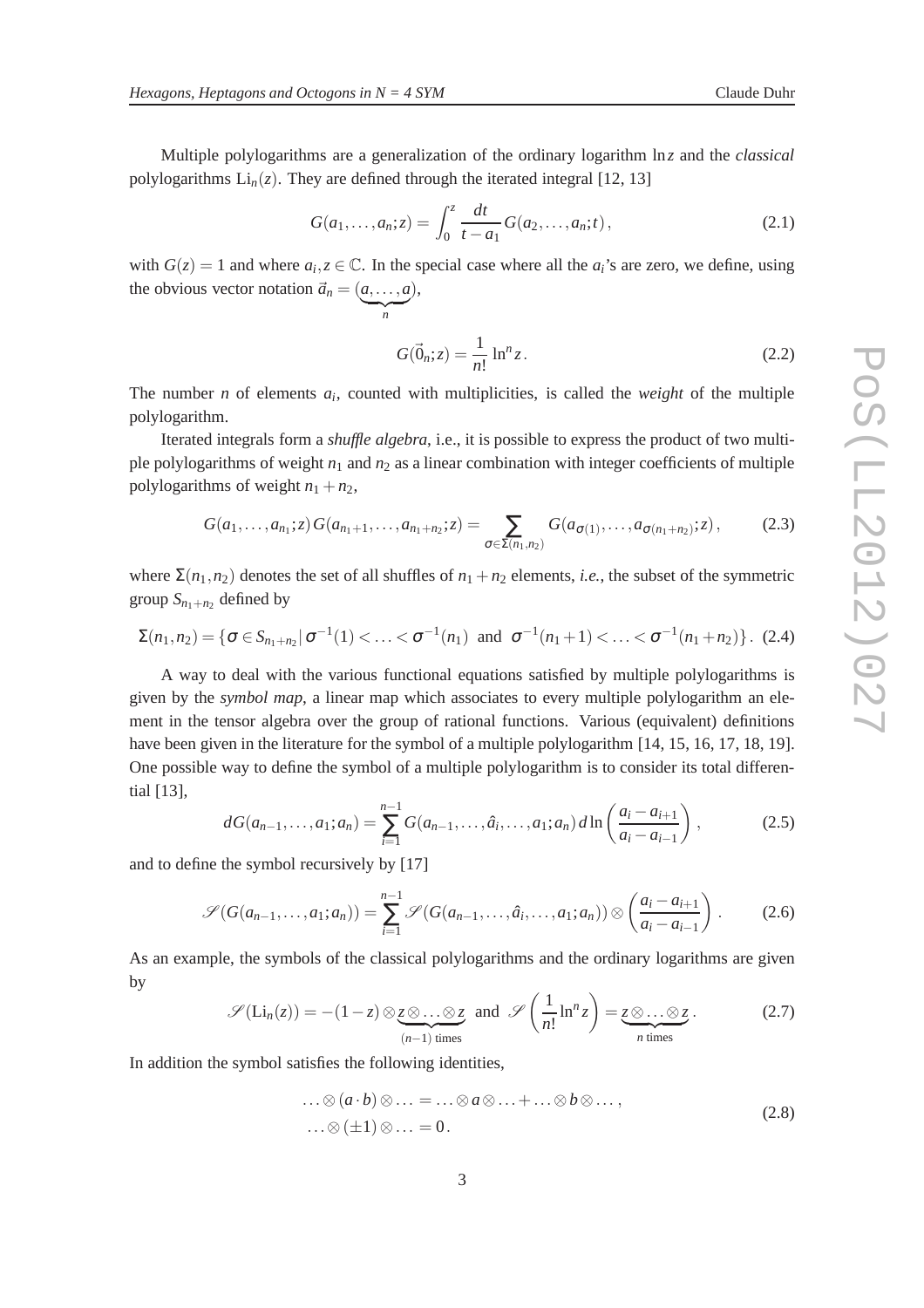While in special cases multiple polylogarithms can be expressed through classical polylogarithms and ordinary logarithms only, there are no such simple formulae known in general. It is known however that up to weight three all multiple polylogarithms can be expressed in terms of classical polylogarithms and ordinary logarithms only. The first time an irreducible multiple polylogarithms appears is thus at weight four, and there is a necessary and sufficient criterion (at least conjecturally) that allows one to determine whether a given combination of multiple polylogarithms of weight four can be expressed in terms of classical polylogarithms only. Indeed, if we define a linear operator  $\delta$  acting on tensors of rank four by

$$
\delta(a\otimes b\otimes c\otimes d) = (a\wedge b)\wedge (c\wedge d),\tag{2.9}
$$

with  $a \wedge b = a \otimes b - b \otimes a$ , then it follows from the conjecture of ref. [20] that a combination *f* of multiple polylogarithms of weight four can be expressed through classical polylogarithms only if and only if the symbol of *f* satisfies

$$
\delta[\mathcal{S}(f)] = 0. \tag{2.10}
$$

In the next sections we will see that the algebraic concepts introduced in this section provide an ideal language to discuss the structure of scattering amplitudes in planar  $\mathcal{N} = 4$  SYM.

#### **3.**  $N = 4$  **SYM** scattering amplitudes in general kinematics

In this section we review the available analytic results for scattering amplitudes and Wilson loops in planar  $\mathcal{N} = 4$  SYM. It follows from the dual conformal Ward identities satisfied by the Wilson loops that the remainder function for the four and five-point amplitudes vanish, and thus these amplitudes are obtained to all loop orders by iterating the corresponding one-loop amplitudes. It then follows that the first non-trivial MHV remainder function arises for the two-loop six-point amplitude. The six-point MHV remainder function is a function of the three conformal cross ratios

$$
u_1 = \frac{x_{13}^2 x_{46}^2}{x_{36}^2 x_{41}^2}, \quad u_2 = \frac{x_{15}^2 x_{24}^2}{x_{14}^2 x_{25}^2}, \quad u_3 = \frac{x_{26}^2 x_{35}^2}{x_{25}^2 x_{36}^2},
$$
(3.1)

with  $x_{ij}^2 = (x_i - x_j)^2$  and  $p_i = x_i - x_{i+1}$ . The corresponding Wilson loop diagrams were evaluated analytically in refs. [21, 22] by exploiting the Regge exactness of (the logarithm of) the Wilson loop. The results were expressed in terms of a complicated combination of several thousand multiple polylogarithms of weight four. In ref. [17] the symbol map was applied for the first time in physics and it was shown that the symbol of the two-loop six-point MHV remainder function satisfies eq. (2.10). As a consequence, it is possible to simplify the results of refs. [21, 22] and to rewrite them in a form which only involves classical polylogarithms [17],

$$
R_6^{(2)}(u_1, u_2, u_3) = \sum_{i=1}^3 \left( L_4(x_i^+, x_i^-) - \frac{1}{2} \text{Li}_4(1 - 1/u_i) \right) - \frac{1}{8} \left( \sum_{i=1}^3 \text{Li}_2(1 - 1/u_i) \right)^2 + \frac{1}{24} J^4 + \frac{\pi^2}{12} J^2 + \frac{\pi^4}{72},
$$
\n(3.2)

with  $x_i^{\pm} = u_i x^{\pm}$  and

$$
x^{\pm} = \frac{u_1 + u_2 + u_3 - 1 \pm \sqrt{\Delta}}{2u_1 u_2 u_3},
$$
\n(3.3)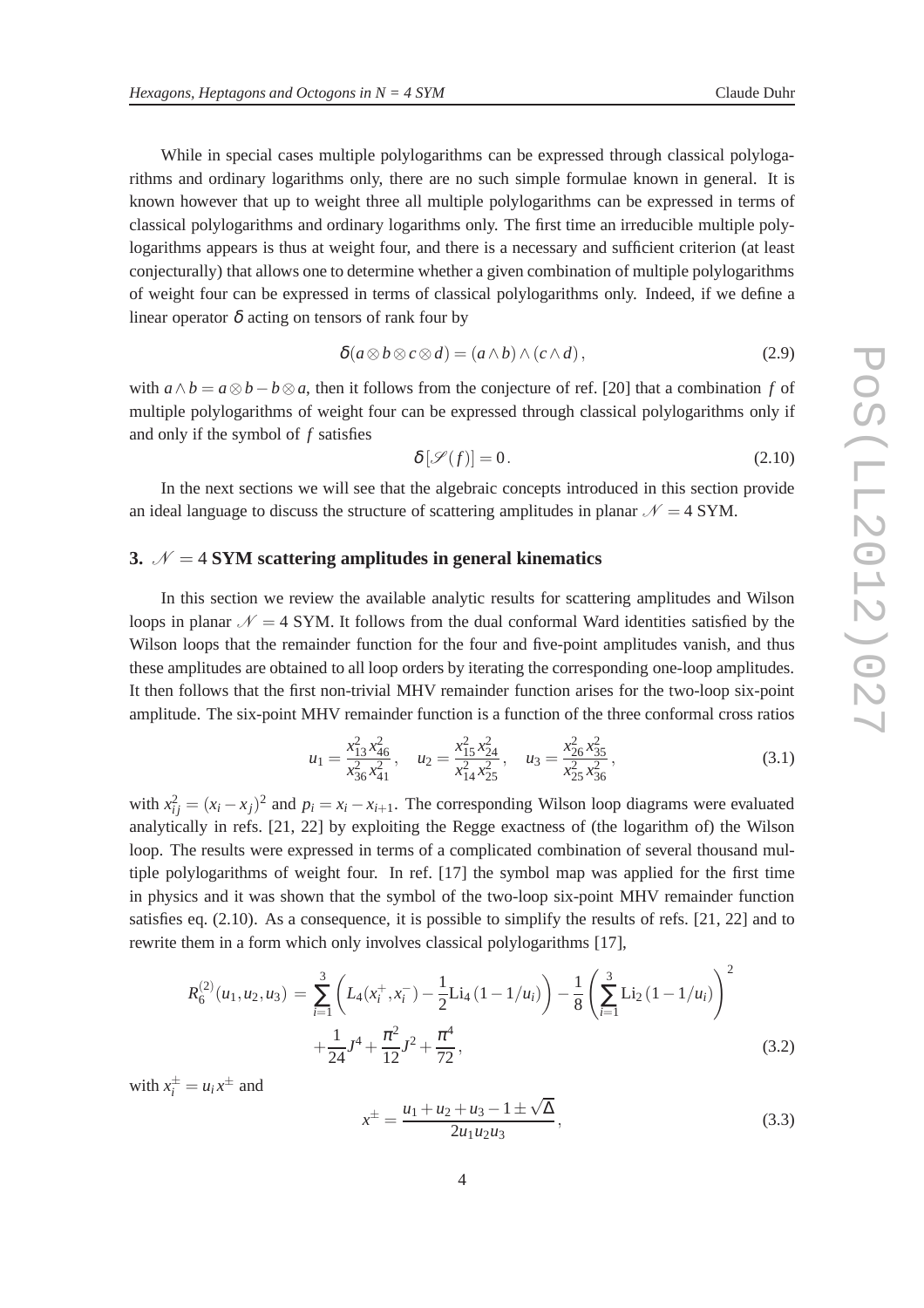where  $\Delta = (1 - u_1 - u_2 - u_3)^2 - 4u_1u_2u_3$ . Furthermore, the functions appearing in Eq. (3.2) are defined by

$$
L_4(x^+,x^-) = \sum_{k=0}^3 \frac{(-1)^k}{(2k)!!} \ln^k(x^+x^-) \left( \ell_{4-k}(x^+) + \ell_{4-k}(x^-) \right) + \frac{1}{8!!} \ln^4(x^+x^-),\tag{3.4}
$$

with

$$
\ell_n(x) = \frac{1}{2} \left[ \text{Li}_n(x) - (-1)^n \text{Li}_n(1/x) \right] \text{ and } J = \sum_{i=1}^3 \left( \ell_1(x_i^+) + \ell_1(x_i^-) \right). \tag{3.5}
$$

Finally, it was shown in ref. [17] that the square roots in Eq. (3.3) can be interpreted as cross ratios in momentum twistor space, e.g.,

$$
x_1^+ = -\frac{\langle 3456 \rangle \langle 1245 \rangle}{\langle 1456 \rangle \langle 2345 \rangle}.
$$
\n(3.6)

Momentum twistors were introduced by Hodges in ref. [23] and are four-component objects *Z<sup>i</sup>* living in a three-dimensional complex projective space. They provide a way to encode the kinematics of a massless scattering, the kinematic invariants being related to the determinants formed out of four twistors,

$$
x_{ij}^2 \sim \langle (i-1)i(j-1)i \rangle, \qquad (3.7)
$$

with

$$
\langle i j k l \rangle = \det(Z_i Z_j Z_k Z_l) = \begin{pmatrix} Z_i^1 & Z_j^1 & Z_k^1 & Z_l^1 \\ Z_i^2 & Z_j^2 & Z_k^2 & Z_l^2 \\ Z_i^3 & Z_j^3 & Z_k^3 & Z_l^3 \\ Z_i^4 & Z_j^4 & Z_k^4 & Z_l^4 \end{pmatrix} .
$$
 (3.8)

Up to now, the two-loop six-point remainder function is the only case for which a fully analytic expression is known. There was, however, progress in determining the symbols of scattering amplitudes at two loops and beyond. In particular, in ref. [24] the anomalous dual superconformal symmetry was used to determine the symbols of all two-loop MHV remainder remainder functions. It can then be checked that for more than six external legs, the symbol of the MHV remainder function does no longer satisfy the condition (2.10), i.e., MHV remainder functions for more than six external legs cannot be expressed in terms of classical polylogarithms only. Despite the fact that the symbols of all two-loop MHV remainder functions have been known for more than a year now, no function is known that matches these symbols beyond six points.

Furthermore, progress was made in determining the structure of scattering amplitudes beyond two loops. In ref. [25] the symbol of the three-loop six-point MHV remainder function was determined by making some reasonable assumptions on the arguments that can appear in the symbol of this function, and it was shown that the most general symbol of this type consistent with collinear and Regge limits and the collinear operator product expansion [26] depends on only two free parameters. The results of ref. [25] were shortly after confirmed in ref. [27] and the two free parameters were fixed by using the superconformal anomaly equation. The technique of ref. [25] was recently also applied to the two-loop six-point MHV amplitude in ref. [28] where its symbol was determined. In this case it was possible to find a one-fold integral representation of the amplitude with the same symbol.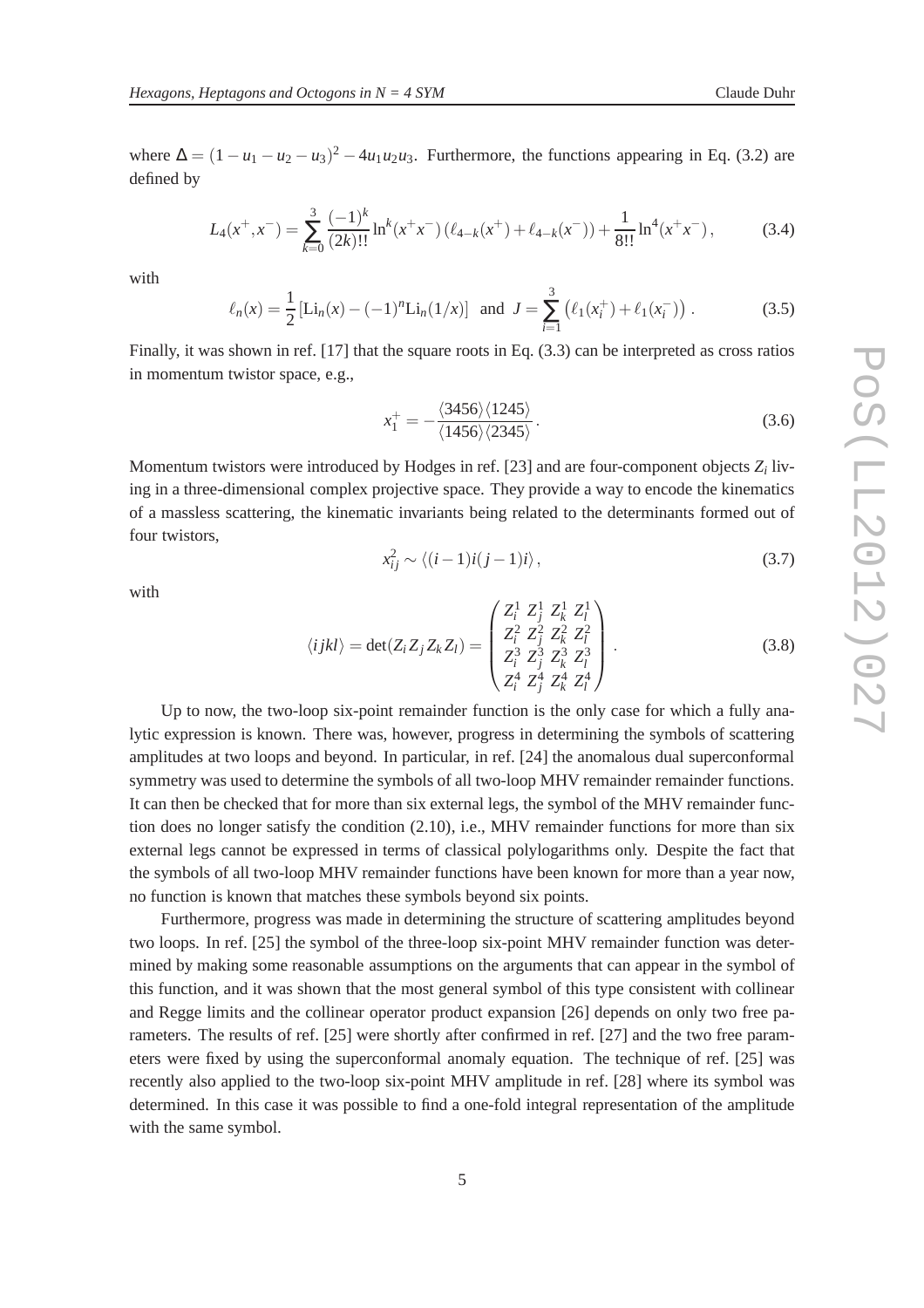While there was a lot of progress in determining the symbols of scattering amplitudes in planar  $\mathcal{N} = 4$  SYM, no fully analytic result at the function level is known beyond the two-loop six-point MHV amplitude. It is however possible to obtain analytic results for scattering amplitudes with more loops and legs by considering amplitudes in specific kinematic limits. These results will be reviewed in the next sections.

#### **4. Scattering amplitudes in two-dimensional kinematics**

In ref. [29] Alday and Maldacena considered scattering amplitudes in planar  $\mathcal{N} = 4$  SYM at strong coupling in the limit where all external momenta lie in a common two-dimensional plane. The two-dimensional kinematics require the amplitude to depend on an even number of external momenta, and the remainder function of the simplest non-trivial MHV amplitude, the six-point remainder function, approaches a constant. It then follows that the first non-trivial MHV scattering amplitude in two dimensions is the two-loop eight-point MHV amplitude, which was evaluated analytically at weak coupling in ref. [30]. The result of ref. [30] takes a strikingly simple form and is expressed as a product of four logarithms. Shortly after it was shown using numerical analysis that this simple structure is present in all two-loop MHV remainder functions in two dimensions [31],

$$
R_n^{(2)} = -\frac{1}{2} \sum_{(i_1,\ldots,i_8)\in S} \ln u_{i_1 i_5} \ln u_{i_2 i_6} \ln u_{i_3 i_7} \ln u_{i_4 i_8} - \frac{\pi^4}{72}(n-4), \tag{4.1}
$$

where  $u_{ij}$  denote dual conformal cross ratios and the sum extends over the set

$$
S = \{(i_1, \ldots, i_8) : 1 \le i_1 < \ldots < i_8 \le n \text{ and } i_k - i_{k+1} \text{ odd}\}.
$$
 (4.2)

For  $n = 8$ , eq. (4.1) coincides with the result of ref. [30]. Recently, several conjectures have been made regarding the structure of remainder functions in two-dimensions with more loops [32, 33], but so far no analytic result beyond two loops is available.

#### **5. Scattering amplitudes in the multi-Regge limit**

Besides two-dimensional kinematics, there is another region of phase space for which analytic results for multi-loop multi-leg amplitudes can be obtained. While it is known that the MHV remainder functions vanish in the Euclidean region, where all invariants are negative, in *multi-Regge kinematics* (MRK), where the total incoming energy is much larger than the momentum transfers in the *t*-channel [34, 35, 36, 37], there is a Minkowski region, relevant to  $2 \rightarrow 4$  scattering, where the MHV remainder functions are non zero. In the case of the six-point MHV remainder function this Minkowski region can be reached by analytically continuing  $R_6(u_1, u_2, u_3)$  according to  $u_1 \rightarrow e^{-2\pi i} |u_1|$  and then taking the limit  $u_1 \rightarrow 1$  while keeping the ratios

$$
\frac{u_2}{1 - u_1} \equiv \frac{1}{(1 + w)(1 + w^*)} \text{ and } \frac{u_3}{1 - u_1} \equiv \frac{w w^*}{(1 + w)(1 + w^*)}
$$
(5.1)

fixed [34]. In the MRK limit, the six-point remainder function can be written in the form

$$
R_6|_{\text{MRK}} = 2\pi i \sum_{\ell=2}^{\infty} \sum_{n=0}^{\ell-1} a^{\ell} \ln^n (1 - u_1) \left[ g_n^{(\ell)}(w, w^*) + 2\pi i h_n^{(\ell)}(w, w^*) \right]. \tag{5.2}
$$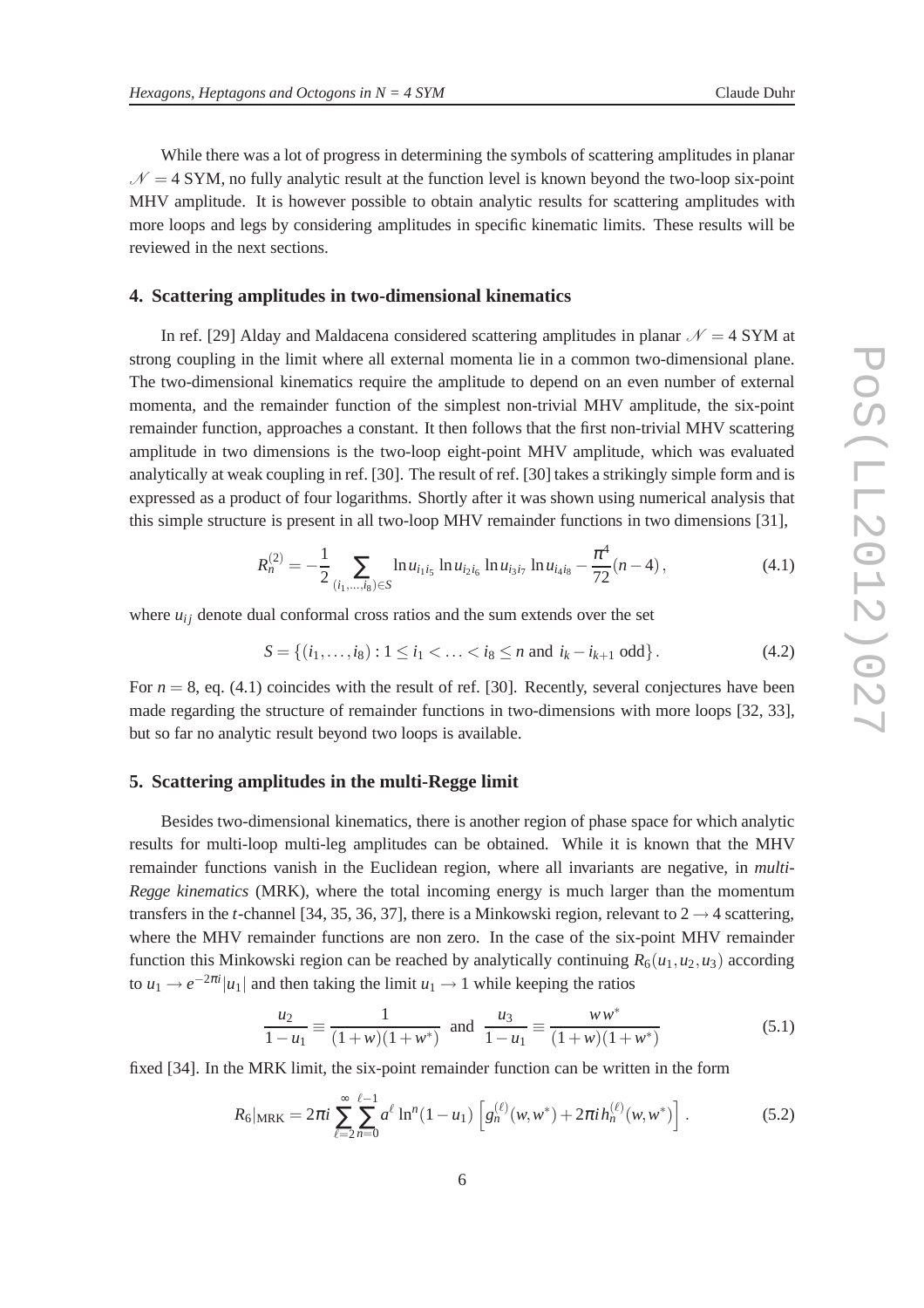The six-point MHV remainder function was computed at two loops in leading-logarithmic accuracy (LLA) and next-to-leading-logarithmic accuracy (NLLA) [38, 39] and at three loops up to next-tonext-to-leading-logarithmic accuracy (NNLLA) [25]. Furthermore, all two-loop MHV remainder functions in LLA are known [40].

In ref. [39, 41] an all-loop integral formula for the six-point remainder function in MRK was proposed,

$$
e^{R_6 + i\pi\delta}|_{\text{MRK}} = \cos \pi \omega_{ab}
$$
  
+  $i\frac{a}{2} \sum_{n=-\infty}^{\infty} (-1)^n \left(\frac{w}{w^*}\right)^{\frac{n}{2}} \int_{-\infty}^{+\infty} \frac{dv}{v^2 + \frac{n^2}{4}} |w|^{2iv} \Phi_{\text{Reg}}(v, n) \left(-\frac{1}{\sqrt{u_2 u_3}}\right)^{\omega(v, n)},$  (5.3)

where *a* denotes the 't Hooft coupling and

$$
\omega_{ab} = \frac{1}{8} \gamma_K(a) \log |w|^2 \text{ and } \delta = \frac{1}{8} \gamma_K(a) \log \frac{|w|^2}{|1 + w|^4},\tag{5.4}
$$

and  $\gamma_K(a)$  is the cusp anomalous dimension, known to all orders [42]. The impact factor  $\Phi_{\text{Reg}}(v,n)$ and the BFKL eigenvalue  $\omega(v,n)$  admit the perturbative expansion

$$
\omega(v,n) = -a\left(E_{v,n} + aE_{v,n}^{(1)} + \mathcal{O}(a^2)\right) \text{ and } \Phi_{\text{Reg}}(v,n) = 1 + a\Phi_{\text{Reg}}^{(1)}(v,n) + \mathcal{O}(a^2) \tag{5.5}
$$

and are known up to NLLA [38, 41, 43].

In ref. [44] it was argued that the functions  $g_n^{(\ell)}(w, w^*)$  and  $h_n^{(\ell)}(w, w^*)$  can be expressed to all orders in perturbation theory in terms of the single-valued harmonic polylogarithms (SVHPLs) introduced by Brown [45]. It is then possible to write down a linear combination of SVHPLs of a given weight, and the coefficients of the linear combination can be fixed by requiring its Taylor expansion to match the series obtained by considering the integral in eq. (5.3) as a contour integral in the complex  $\nu$  plane and summing up residues. In this way, the six-point MHV remainder function was determined up to ten loops in LLA and up to nine loops in NLLA [44]. Finally we conclude by mentioning that six-point MHV and NMHV remainder function in LLA in MRK are related by [46]

$$
R_{6,\text{NMHV}}^{\text{LLA}} = \int dw \frac{w^*}{w} \frac{\partial}{\partial w^*} R_{6,\text{MHV}}^{\text{LLA}}.
$$
 (5.6)

As the MHV results are known up to ten loops, it is then trivial to obtain analytic results for  $R^{\rm LLA}_{6, \rm NMHV}$ up to the same loop order [44].

#### **6. Conclusion**

In this contribution we have reported on the progress made in recent years in the computation of scattering amplitudes and Wilson loops in the planar  $\mathcal{N} = 4$  SYM theory. This progress was made possible by a deeper understanding of the algebraic and combinatorial structures underlying multiple polylogarithms, a class of special functions through which large classes of Feynman integrals can be expressed. In addition, this deeper understanding revealed that all the analytic results available in the literature for scattering amplitudes in planar  $\mathcal{N} = 4$  SYM are characterized by a remarkable and unexpected simplicity.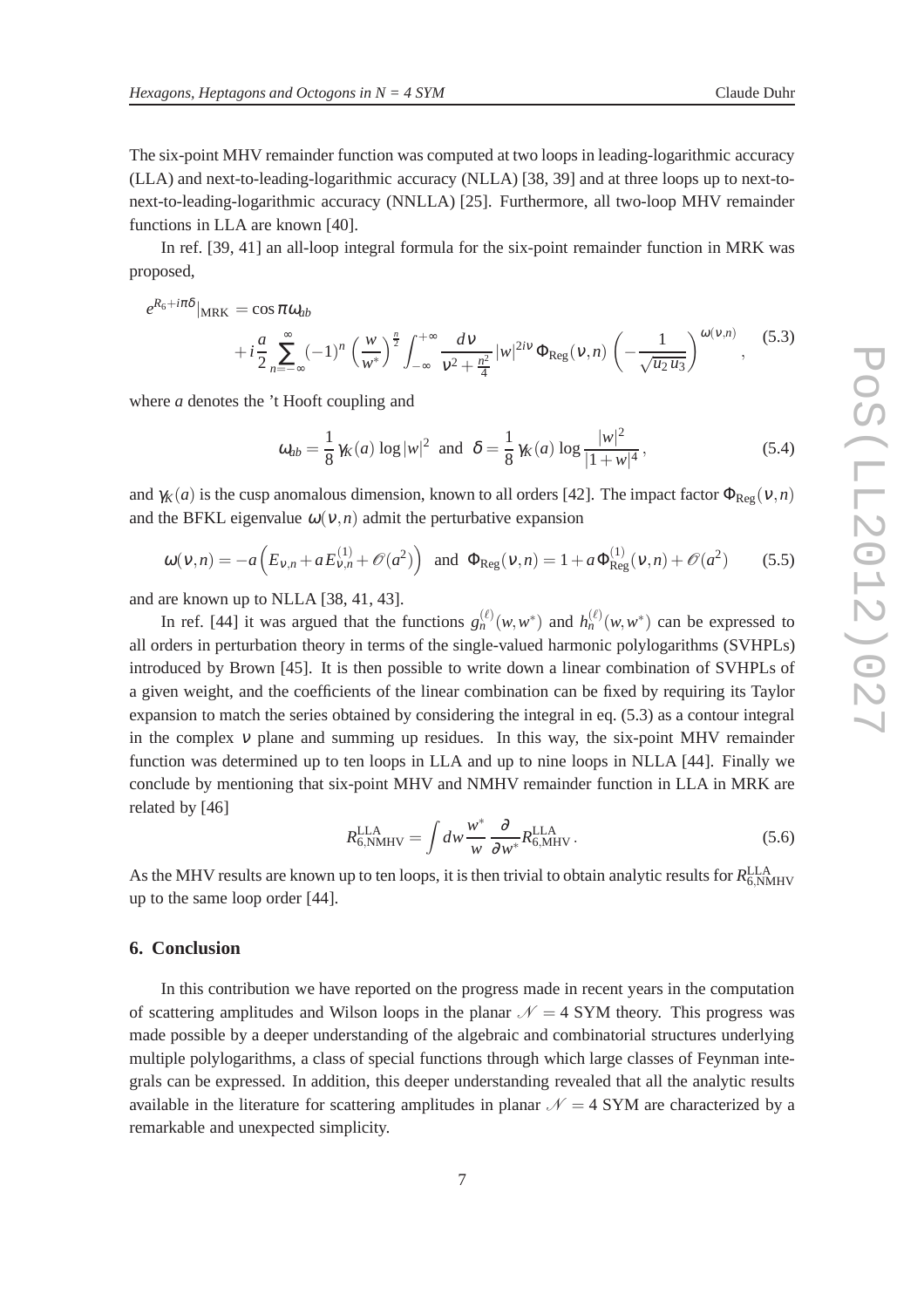So far it is not clear yet how much of the simplicity of the scattering amplitudes in  $\mathcal{N} = 4$ SYM will be present in amplitudes in more realistic theories like QCD. It was nonetheless already shown that, by using the new mathematical tools inspired by  $\mathcal{N} = 4$  SYM, the two-loop helicity amplitudes for a Higgs boson plus three gluons [47] can be rewritten in a much simpler form that involves only classical polylogarithms [19, 48]. This gives hope that also scattering amplitudes in other theories have a hidden simplicity that waits yet to be uncovered.

#### **References**

- [1] L. F. Alday and J. M. Maldacena, JHEP **0706** (2007) 064 [arXiv:0705.0303 [hep-th]].
- [2] J. M. Drummond, G. P. Korchemsky and E. Sokatchev, Nucl. Phys. B **795** (2008) 385 [arXiv:0707.0243 [hep-th]].
- [3] A. Brandhuber, P. Heslop and G. Travaglini, Nucl. Phys. B **794** (2008) 231 [arXiv:0707.1153 [hep-th]].
- [4] J. M. Drummond, J. Henn, G. P. Korchemsky and E. Sokatchev, Nucl. Phys. B **795** (2008) 52 [arXiv:0709.2368 [hep-th]].
- [5] J. M. Drummond, J. Henn, G. P. Korchemsky and E. Sokatchev, Nucl. Phys. B **826** (2010) 337 [arXiv:0712.1223 [hep-th]].
- [6] J. M. Drummond, J. Henn, G. P. Korchemsky and E. Sokatchev, Nucl. Phys. B **815** (2009) 142 [arXiv:0803.1466 [hep-th]].
- [7] Z. Bern, M. Czakon, D. A. Kosower, R. Roiban and V. A. Smirnov, Phys. Rev. Lett. **97** (2006) 181601 [arXiv:hep-th/0604074].
- [8] Z. Bern, L. J. Dixon, D. A. Kosower, R. Roiban, M. Spradlin, C. Vergu and A. Volovich, Phys. Rev. D **78** (2008) 045007 [arXiv:0803.1465 [hep-th]].
- [9] L. J. Mason and D. Skinner, JHEP **1012** (2010) 018 [arXiv:1009.2225 [hep-th]].
- [10] S. Caron-Huot, JHEP **1107** (2011) 058 [arXiv:1010.1167 [hep-th]].
- [11] J. M. Drummond, J. M. Henn and J. Plefka, JHEP **0905** (2009) 046 [arXiv:0902.2987 [hep-th]].
- [12] A. B. Goncharov, Math. Research Letters, **5** (1998), 497–516 [arXiv:1105.2076].
- [13] A. B. Goncharov, (2001) [math/0103059v4].
- [14] A.B. Goncharov, [arXiv:0908.2238v3 [math.AG]].
- [15] K. T. Chen, Bull. Amer. Math. Soc. 83 (1977) 831.
- [16] F. Brown, Annales scientifiques de l'ENS 42, fascicule 3, 371 (2009) [math/0606419].
- [17] A. B. Goncharov, M. Spradlin, C. Vergu and A. Volovich, Phys. Rev. Lett. **105** (2010) 151605 [arXiv:1006.5703 [hep-th]].
- [18] C. Duhr, H. Gangl and J. R. Rhodes, [arXiv:1110.0458 [math-ph]].
- [19] C. Duhr, JHEP **1208** (2012) 043 [arXiv:1203.0454 [hep-ph]].
- [20] A. B. Goncharov, Proc. of the International Congress of Mathematicians, Vol. 1, 2 (Zurich, 1994), 374387, Birkhauser, Basel, 1995.
- [21] V. Del Duca, C. Duhr and V. A. Smirnov, JHEP **1003** (2010) 099 [arXiv:0911.5332 [hep-ph]].